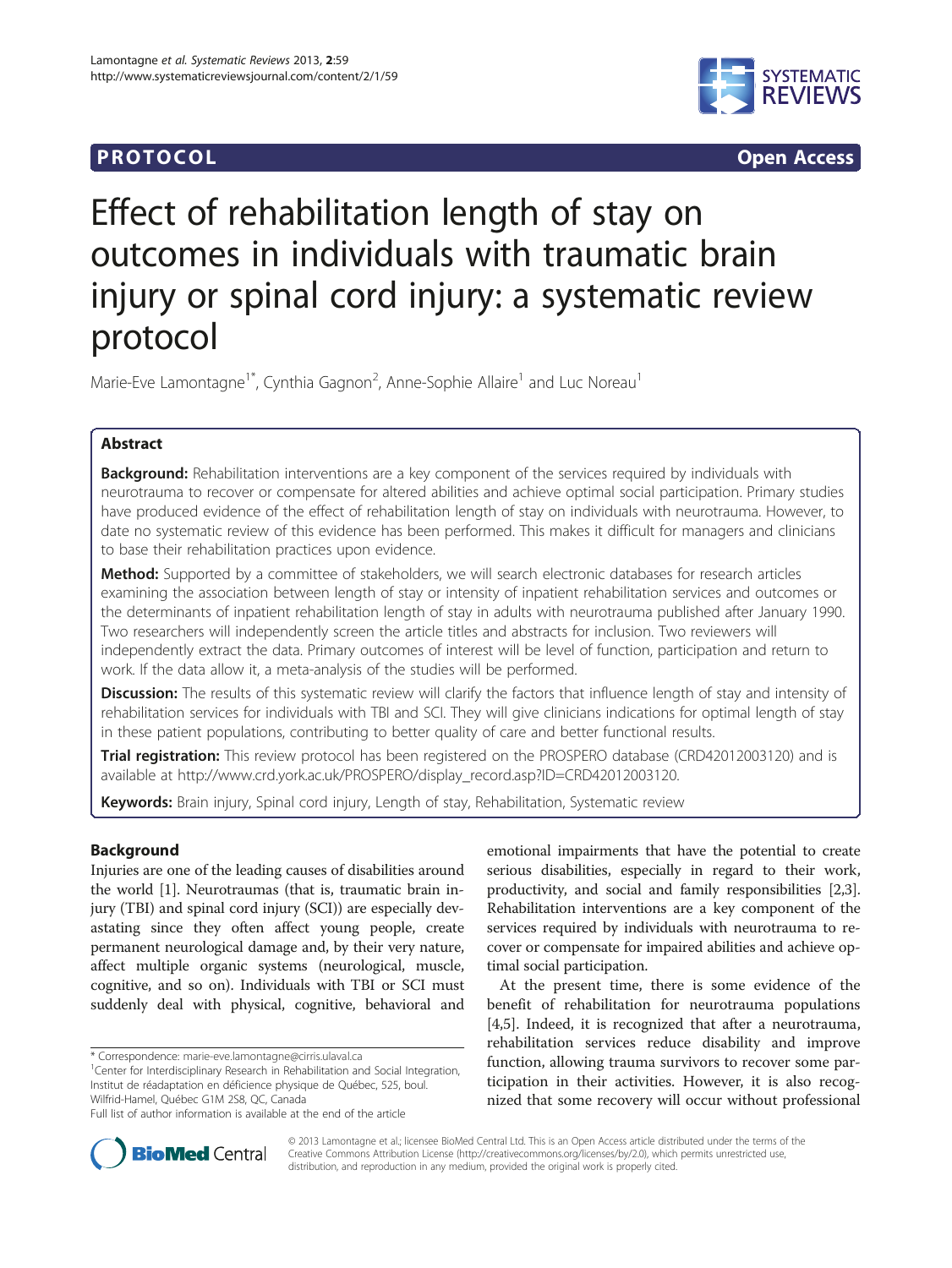support, sometimes stimulated by individuals' involvement in their usual activities in their natural setting. Rehabilitation professionals thus face a difficult decision regarding whether or not a patient could benefit from more professional services and consequently whether or not they should end rehabilitation services. Currently, little is known about the optimal 'dose' of rehabilitation required by these individuals, for example the number of hours or days of rehabilitation likely to produce a better functional result. There is no consensus concerning the optimal intensity of services or length of stay for people with TBI or SCI. Consequently, the length of stay and intensity of rehabilitation services vary significantly between providers and facilities [\[6](#page-3-0)] and clinicians are left without clear indications regarding the optimal dose of rehabilitation to provide to these populations. This situation is critical. On the one hand, less than optimal service provision could limit individuals' abilities and participation and generate considerable social costs, such as support services or replacement income. On the other hand, if services exceed the optimal breakpoint, some of the care will have a reduced impact on the person's functional status. Offering such maximum rehabilitation services would be costly, not just financially but in terms of lost opportunities since the extra services received by the person with neurotrauma could not be offered to other clients on a waiting list or with different needs.

In the current context of labor shortages and financial restrictions, it is essential to give clinicians and managers clear indications about the optimal dose of rehabilitation services in order to improve the efficiency of neurotraumatology rehabilitation services.

Many primary studies have produced mixed evidence of the effect of rehabilitation length of stay on individuals with neurotrauma [[7](#page-3-0)-[13\]](#page-3-0). However, to date no systematic review of this evidence has been performed. This makes it difficult for managers and clinicians to base their rehabilitation practices upon evidence. The Knowledge to Action framework [\[14\]](#page-3-0) suggests that a systematic review and synthesis of existing primary studies should be carried out before a knowledge translation tool can adapt this evidence into actionable and easily implementable recommendations.

## The goals of this research are

- 1. To systematically review the effect of the length of stay and rehabilitation intensity on outcomes in terms of functional independence and social participation of individuals with TBI or SCI;
- 2. To explore how fixed factors (for example age, trauma severity) and variable factors (for example presence of co-morbidity) influence the rehabilitation length of stay of individuals with TBI or SCI.

## **Methods**

This systematic review protocol was developed using guidance from the Cochrane Collaboration [[15](#page-3-0)]. The review protocol was registered with the PROSPERO International Prospective Register of Systematic Reviews [[16](#page-3-0)] (Registration number CRD42012003120) to reduce the variability in the review process and increase the validity of the results [\[15,17](#page-3-0)]. To increase the impact of our review [[18](#page-3-0)], a committee of stakeholders (neurotrauma rehabilitation program clinicians, users, managers) has been asked to assist the review process by collaborating during specific steps.

## Literature search

We will search electronic databases using a strategy developed by the researchers using the medical subject headings pertaining to each database. The stakeholders' committee will examine the search strategy for its comprehensiveness (key words and data sources). The quality of this strategy will be assessed by at least two independent information specialists using the Peer Review of Electronic Search Strategies Evidence-Based Checklist (PRESS EBC) [[19,20\]](#page-3-0).

A professional librarian will perform the primary search in nine electronic databases: PubMed, EMBASE, CINAHL, AMED, PsychINFO, the Cochrane Library, FirstSearch, Web of Science, ProQuest dissertations and theses to retrieve primary studies published from January 1990 to October 2012. A secondary search will be performed by checking the reference lists of the studies included in the review. Unpublished, non-peer-reviewed sources (gray literature) will also be searched. For example, we will explore websites and publications of organizations dedicated to individuals with neurotrauma, official agencies, Google, and so on.

## Study selection

Studies examining 1) the association between length of stay or intensity of inpatient rehabilitation services and outcomes (level of function, participation, return to work), or 2) the determinants of inpatient rehabilitation length of stay in adults with neurotrauma (moderate and/or severe TBI or SCI), and 3) published after January 1990 will be considered. In a first selection phase, two review authors (CG, MEL) will independently screen the title and abstract of all identified studies for inclusion against the eligibility criteria.

## Inclusion criteria

- Languages: English and French.
- Publication types: experimental and epidemiological study designs including randomized control trials, non-randomized controlled trials, quasi-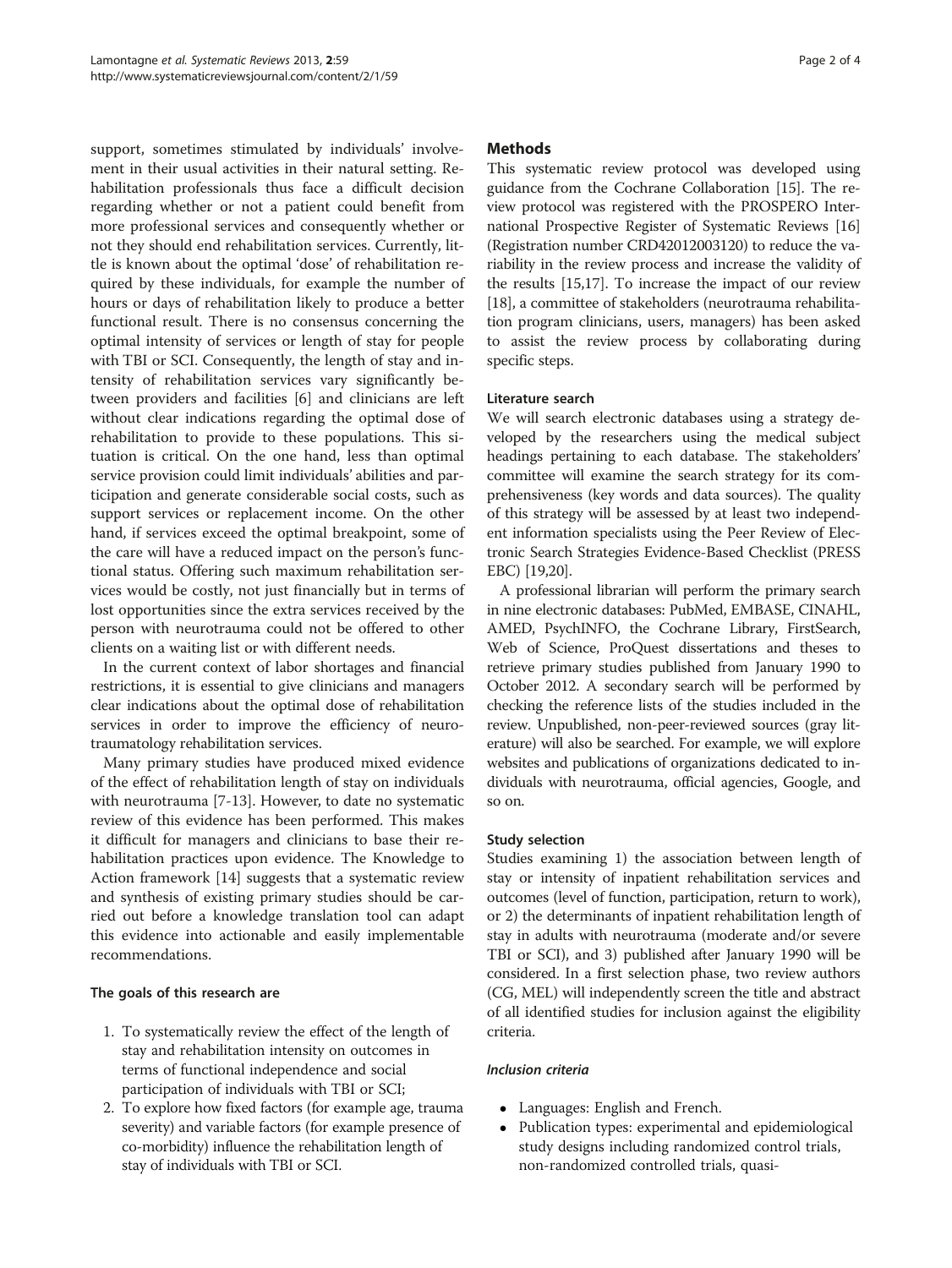experimental, before and after studies, prospective and retrospective cohort studies, case control studies and analytical cross-sectional studies. Gray literature, qualitative and observational studies will also be taken into consideration.

- Study population: adult (18 to 65 years old without geriatric profile) with moderate or severe traumatic SCI, adult with moderate or severe TBI.
- Intervention setting: inpatient rehabilitation.

## Exclusion criteria

- Publication types: editorial, case report, anecdotal report.
- Study population: non-traumatic injuries (for example cancer, stroke, poliomyelitis, and so on), alternate level of care, children only, older people only.
- Intervention setting: acute rehabilitation, outpatient rehabilitation, and community integration setting.

In a second selection phase, two independent reviewers (MEL, CG) will confirm the eligibility of the studies by reviewing the full text of the selected studies. A third party (LN) will consider all discrepancies not resolved by discussion in the course of the two selection phases and make a final decision about eligibility. A kappa statistic and the percent agreement will be used to calculate interrater agreement in both selection phases.

The stakeholders' committee will be informed of the progress of study selection and invited to complete the list of selected studies by suggesting additional studies or results from gray literature.

## Data extraction

Two reviewers (MEL, ASA) will independently extract data from the studies regarding 1) general information, 2) study characteristics, 3) participants' characteristics, 4) outcomes, and 5) results, using a standardized form. A first extraction will be performed on 10 articles to pilot the extraction form and insure the comprehensiveness and reliability of the data extraction. The results of this pilot extraction will be examined to refine the process. Disagreements between the reviewers will be resolved by discussion and consensus. If a consensus cannot be reached, a third researcher will make the final decision (CG).

## Risk of bias assessment

The Cochrane Collaboration's tool for assessment of risk of bias will be used to assess the risk of bias of randomized studies. The Transparent Reporting of Evaluations with Nonrandomized Design (TREND) grid [\[21\]](#page-3-0) will be used to assess risks of bias in non-randomized studies. A

risk of bias table will be generated with the principal biases and the methodological quality of the studies.

## Data analysis

A narrative synthesis method [\[22\]](#page-3-0) will first be used to describe the results of the systematic review. All included studies will be summarized in narrative form, and summary tables will be created showing key study characteristics (population characteristics, study outcomes, sample sizes, settings, statistics used, related results, and any other important aspect related to each research question of interest).

Then, when possible, meta-analysis methods will be ap-plied [\[23](#page-3-0)]. The tau-squared and  $I^2$  statistic will be used to quantify the statistical heterogeneity between studies examining our outcomes of interest, where  $P < 0.10$  and where  $I^2$  is larger than 50%, indicating a high level of statistical heterogeneity between the studies. If characteristics of the studies are homogeneous enough, we will group them and perform meta-analysis of the pooled data. If outcomes of interest of each included study were reported using different outcome measures on a continuous scale, the summary measures of effect in the form of standardized mean difference (SMD) for each outcome will be generated. All analyses will be conducted with R software (available at [http://www.r-project.org](http://www.r-project.org/)).

We will ask two independent experts to assess the quality of our systematic review using the Preferred Reporting Items for Systematic Reviews and Meta-Analyses (PRISMA) tool [[24,25](#page-3-0)] and its development and interpretation guide [\[24\]](#page-3-0).

The partners of the stakeholders' committee will receive a synthesis of the narrative synthesis and meta-analysis results, to serve as a basis for formal discussion in a one-day meeting. This knowledge exchange activity will provide guidance for the interpretation of the results of the systematic review [\[26](#page-3-0)]. It will increase our understanding of the impacts of the length of stay on actual rehabilitation practice and hopefully facilitate knowledge dissemination and appropriation by the principal clinical users.

## **Discussion**

The results of this systematic review will clarify the factors that influence length of stay and intensity of rehabilitation services for individuals with TBI and SCI. More importantly, the results will give clinicians indications for optimal length of stay in these patient populations, contributing to better quality of care and better functional results. The partners of the collaborative committee will be able to identify the clients who are at risk for an increased length of stay or who require more intensive provision of rehabilitation services. They will be able to better understand their administrative data and evaluate their service against evidence-based criteria. The results of this